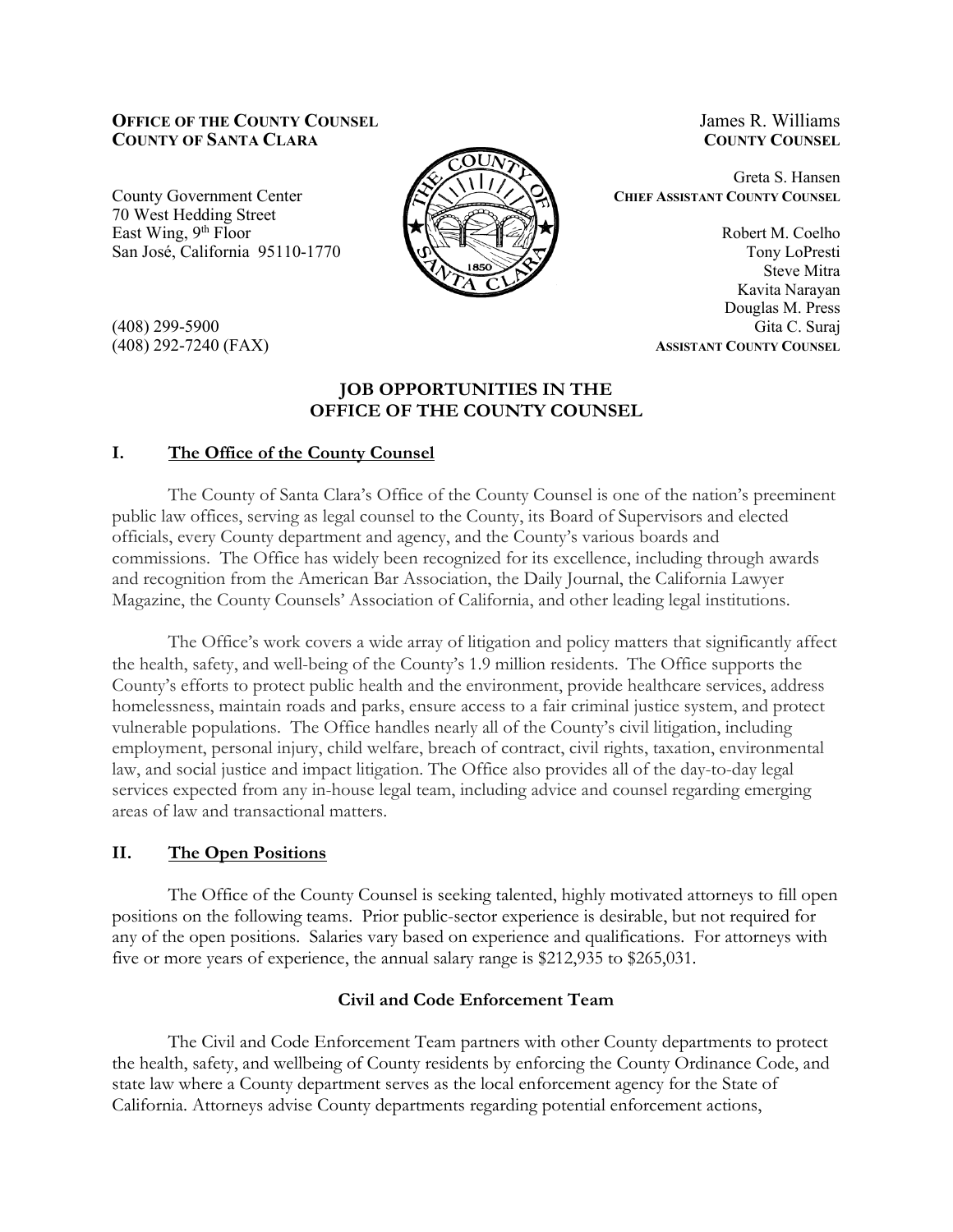coordinate investigations, review administrative complaints, and civilly prosecute responsible parties through trial and appeal. Issues on which the attorneys work include substandard housing, environmental contamination and clean up, and enforcement of County wage and labor laws.

### **Civil Rights, Tort, and Employment Litigation Team**

The Civil Rights, Tort, and Employment Litigation Team defends the County in lawsuits and significant claims filed against the County, its officials, and/or its employees. The Team's docket includes tort, employment, civil rights, medical malpractice, and dangerous condition of public property actions. Our litigators handle all phases of litigation in state and federal courts, including appellate courts. We are particularly interested in candidates with experience in employment and/or tort litigation.

#### **Employment Benefits and Tax Law**

We are seeking an attorney who has expertise in advising public employers on employee benefits and federal tax implications. The County employs over 22,000 staff and manages and implements a variety of employee benefit programs, including group health plans, health care flexible spending accounts, and IRC Section 457 deferred compensation. This attorney would advise the County on the legal questions relating to the design, structure, negotiation, implementation, and administration of a variety of benefit plans, and federal and state compliance requirements, including with regard to tax laws.

### **Environment and Land Use Team**

The Environment and Land Use (ELU) Team provides legal advice to the Board of Supervisors, the Consumer and Environmental Protection Agency (including the Department of Environmental Health and the Agriculture and Environmental Management Department), the Department of Parks and Recreation, the Department of Planning and Development, the Roads and Airports Department, and the Office of Sustainability. ELU attorneys research and analyze novel areas of the law impacting the environment, land use, and sustainability within Santa Clara County, and advise on strategies and implementation measures to respond to the evolving built and natural environment that makes up Santa Clara County. ELU attorneys regularly prepare ordinances and policies, negotiate contracts, comment on legislation, and advise County officials and departments on a multitude of significant issues facing the County. The Team's practice covers various areas of public law, with attorneys also specializing in land use, sustainability, transportation, and the California Environmental Quality Act (CEQA).

#### **Finance and Government Operations Team**

The Finance and Government Operations (FGO) Team provides legal advice to the Board of Supervisors, the County Executive, the Assessor, the Clerk of the Board, Facilities and Fleet Department, Finance Agency, County Library, Procurement Department, and Registrar of Voters to fulfill the public service mission of the County. FGO attorneys research and analyze many areas of law, craft ordinances and policies, negotiate contracts, comment on legislation, and help solve challenging problems for the County departments and officials they advise. Attorneys on the FGO Team also participate in highly significant litigation related to property taxation and election-related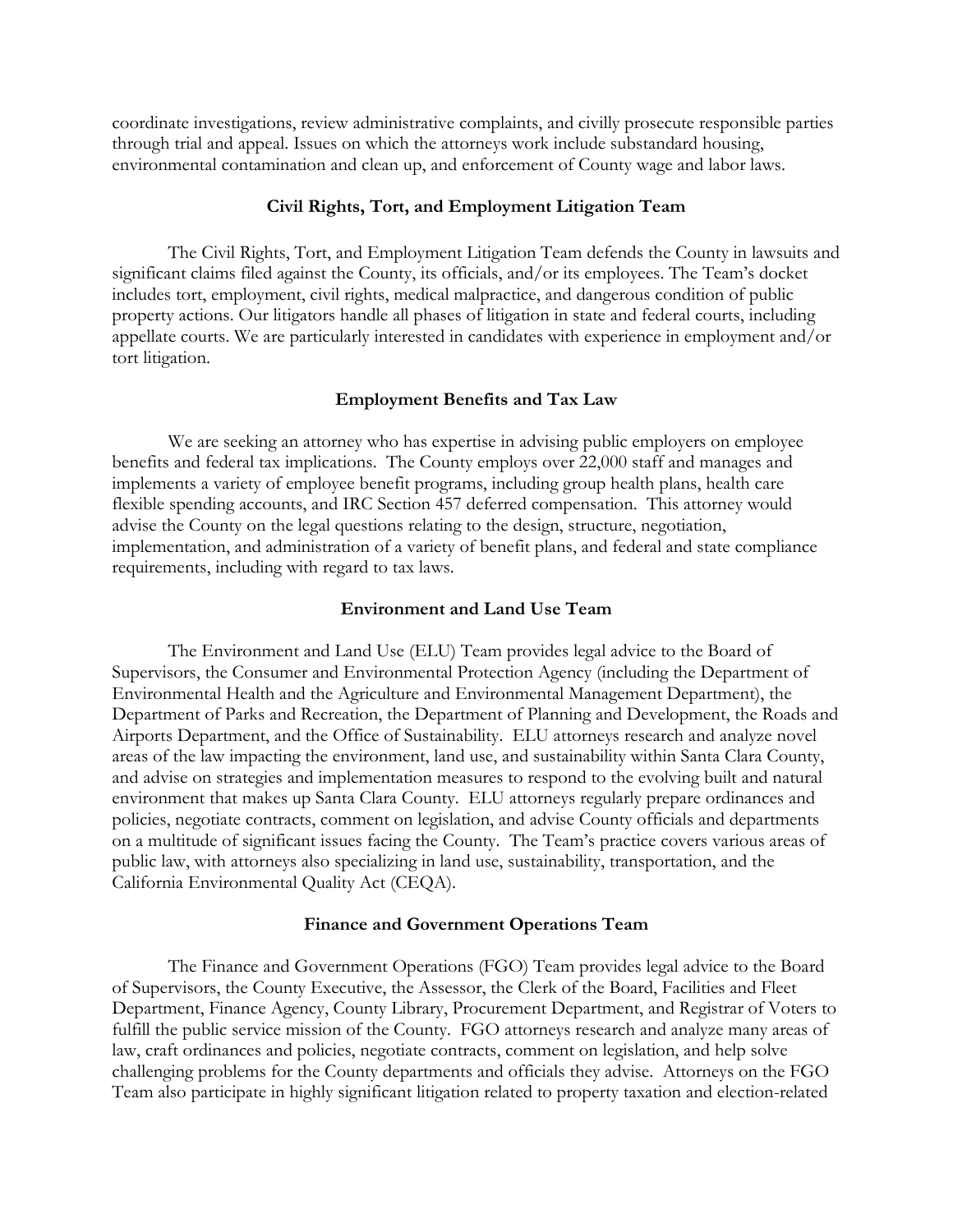matters, and provide advice on programs of significant importance to the County's Board of Supervisors and the broader community. The Team's practice is grounded in various areas of public law, including the Brown Act, the Public Records Act, and the Political Reform Act. Attorneys also practice in specialized areas including public contracting, finance, property taxation, ethics and conflicts of interest. We are particularly interested in candidates with experience in property tax and assessment appeals; public finance; and contracting.

#### **Health and Hospitals Team**

The Health and Hospitals Team provides legal advice to the County's health care delivery system. This team of attorneys provides in-house legal counsel to Santa Clara Valley Medical Center (SCVMC), a 731-bed acute care hospital and Level 1 trauma center and 50-bed psychiatric hospital; O'Connor Hospital, a 358-bed acute care hospital; and Saint Louise Regional Hospital, a 95-bed acute care hospital serving the southern portion of the county; as well as a network of eight health centers and four urgent care clinics. The County runs one of the nation's largest public health and hospital systems. Attorneys in the Health and Hospitals Team also serve as in-house legal counsel to the Behavioral Health Services Department; Public Health Department; Custody Health Services Department; and Valley Health Plan, the only locally based commercial health plan in Santa Clara County. The attorneys on this team have broad experience providing advice on a wide array of cutting-edge issues to healthcare providers and administrators on matters of importance in the healthcare industry, including Affordable Care Act implementation, regulatory compliance, contracting, quality improvement and risk management, certification and licensing, pharmacy services, policies and procedures, health information privacy and data security, medical ethics, health care finance, and health care IT.

#### **Labor and Employment Team**

The Labor and Employment Team advises County departments and managers regarding a wide array of labor and employment matters, including hiring, training, and disciplining employees; reasonably accommodating employees and complying with employee-leave laws and policies; negotiating and finalizing labor contracts; drafting personnel policies; and complying with the County's Merit System Rules and state and federal labor, employment, and equal opportunity laws. Team attorneys also represent the County and its departments in cases before the County's Personnel Board, labor arbitrators, the Public Employment Relations Board, the EEOC, the DFEH, and other state and federal administrative agencies. The Team's goal is to support the County's commitment to being an employer of excellence that values and supports all of its employees. We are particularly interested in candidates with experience in labor relations.

#### **Legislation**

We are seeking an attorney who has expertise in legislation and legislative advocacy, particularly at the state level, to help coordinate the work of the Office of the County Counsel regarding state legislative activities. The County is regularly and significantly affected by state legislation, including regulations and agency decision-making processes. Among other responsibilities, this attorney would work in cooperation with the County's Office of Intergovernmental Affairs on legislative activities, including advocacy and the County's policy positions on pending legislation, as well as coordination of internal analysis of pending and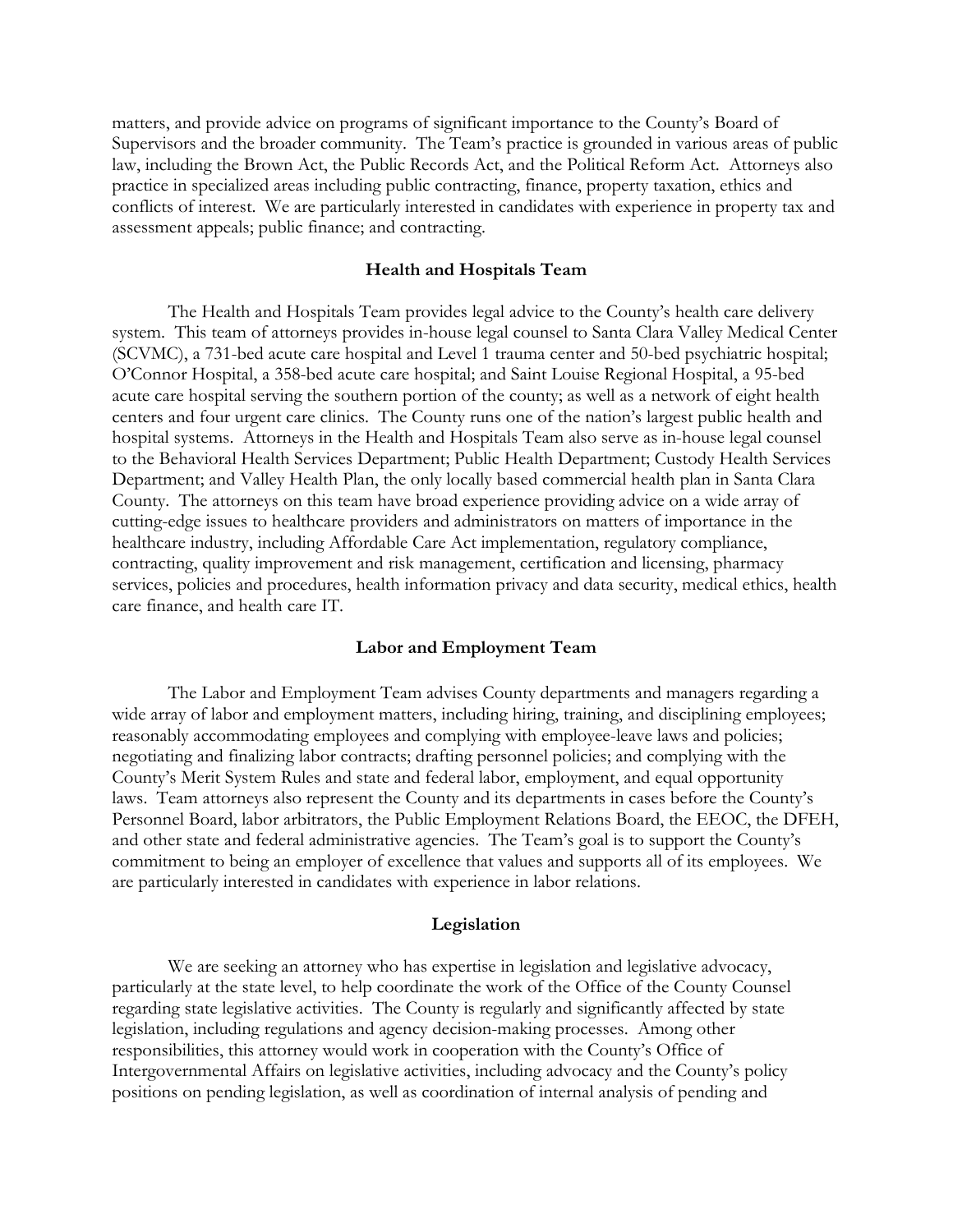approved legislation. The work of this position is based in Sacramento, but the attorney will also need to be able to travel regularly to the county as needed.

## **Public Safety and Justice Team**

The Public Safety and Justice Team provides legal advice to the departments and agencies that make up the County's criminal justice and emergency response systems including the Probation Department, Office of Pretrial Services, Office of Reentry Services, Office of Emergency Management, Sheriff's Office, District Attorney's Office, Public Defender's Office, and Department of Correction. Public Safety and Justice attorneys assist these agencies in addressing a wide array of legal issues related to law enforcement, criminal adjudication, juvenile justice, jail operations, probation, reentry services, 911 services, disaster preparedness and response, and related services. In advising the County's public safety departments and agencies, our attorneys research and analyze many areas of law, craft policies, draft and negotiate contracts, facilitate the release of records to the public, comment on legislation, contribute to significant reform efforts, and assist the departments they advise in addressing significant and challenging issues. We are particularly interested in candidate with experience in jails and criminal justice reform.

## **Real Property and Public Works Team**

The Real Property and Public Works team is responsible for advising County departments and the Board of Supervisors on all aspects of the County's real estate and public construction activities. Real estate transactions include purchase and sale agreements, commercial leasing, ground leases, easements, and complex public-private partnerships. The team also has significant expertise in complex affordable housing-related real estate finance matters. The team's public construction practice members are involved from project conception through completion, including design professional procurement, project delivery method selection, prequalification, bid solicitation, bidding disputes, construction contracting, change orders and resolution of construction and claims disputes, and related risk management issues. In addition, the team advises its clients on the unique legal requirements applicable to the County in the real estate and public construction context, including the California Environmental Quality Act.

## **III. General Qualifications**

- Must be a member in good standing with the State Bar of California;
- Must have a demonstrated history of hard work, dedication, and academic excellence;
- Must have the ability to prioritize and manage several simultaneous projects under deadlines;
- As some of the work done in the Office of the County Counsel will undoubtedly be new to any applicant, the ideal candidate will be flexible and show an eagerness to learn;
- Must be self-motivated and willing to take ownership of any matter;
- Must be a team player. Our Office is a collegial and supportive environment in which employees willingly pitch-in to help one another;
- Must have exceptional legal research and writing skills;